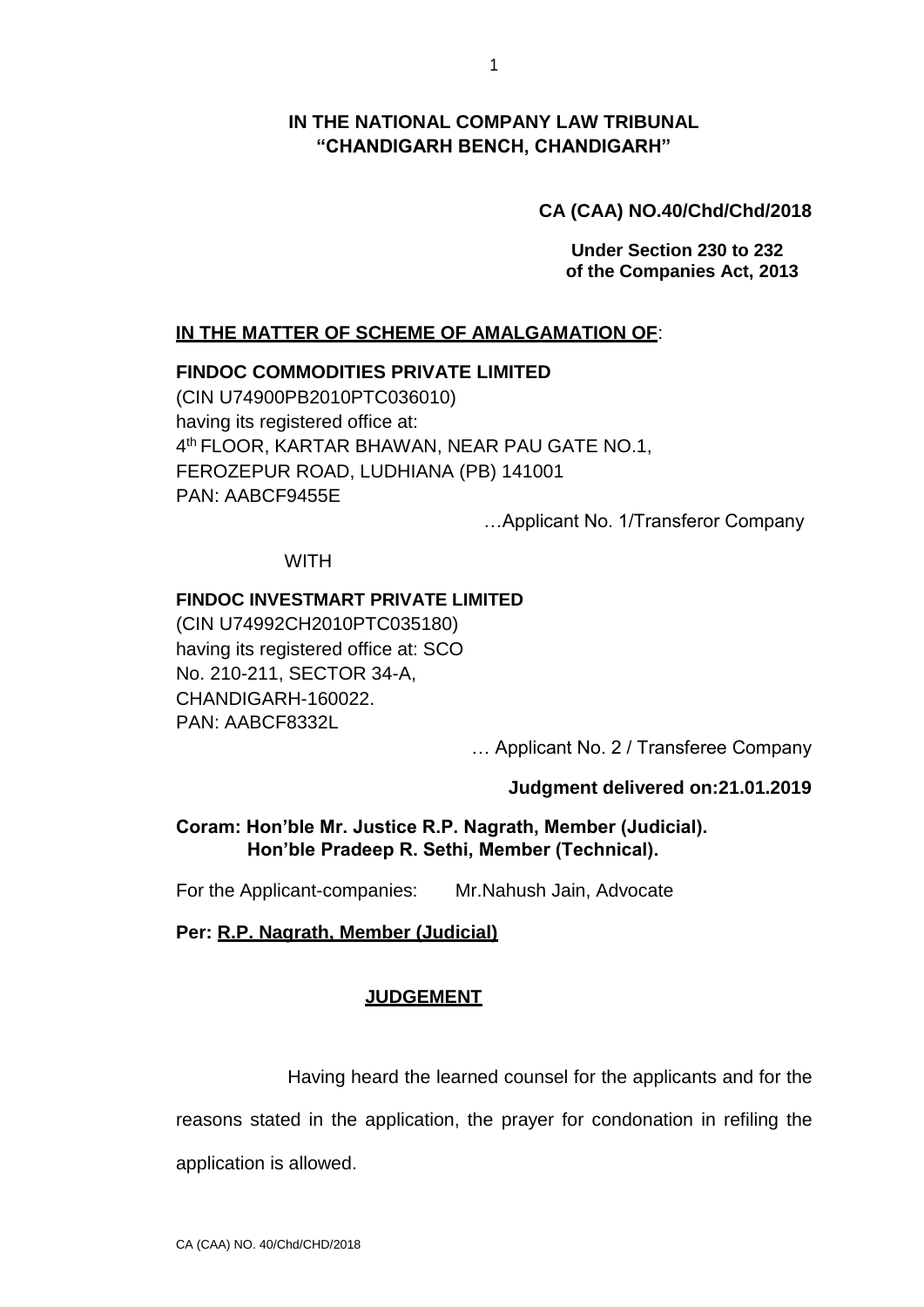2. This is a first motion joint application filed by Findoc Commodities Private Limited, Applicant No. 1/ Transferor Company (for brevity, to be described as A-1 Company) and Findoc Investmart Private Limited, Applicant No. 2/ Transferee Company (for brevity, to be described as A-2 Company) jointly, described in short as 'Applicant Companies' under Sections 230 to 232 and other applicable provisions of the Companies Act, 2013 (to be referred as the 'Act') read with Companies (Compromises, Arrangements and Amalgamations) Rules, 2016 (for brevity, the 'Rules') in connection with the proposed Scheme of Amalgamation being Annexure A-11 between the Applicant Companies. The affidavit of Mr. Nitin Shahi, authorised signatory of A-1 Company and Mr. Hemant Sood, authorised signatory of A-2 Company have been filed in support of the joint application. The joint application is maintainable in terms of Rule 3(2) of the Rules.

3. It is also represented that the Board of Directors of the applicantcompanies unanimously approved the "Scheme" by passing their respective Board resolutions subject to sanctioning of the same by this Tribunal. These Board resolution are dated 25.01.2018 and are at Annexure A-12. Both the applicant-companies have authorised Mr. Nitin Shahi and Mr. Hemant Sood, Directors severally to sign and file applications, petitions, affidavits and other ancillary documents with the National Company Law Tribunal, Chandigarh Bench, or such other appropriate authorities for sanction of scheme of amalgamation of Findoc Commodities Private Limited with Findoc Investmart Private Limited and also to sign and file all documents, deeds, applications, notices, petitions and letters and to finalize and execute all the necessary applications/deeds/papers for and on behalf of the company.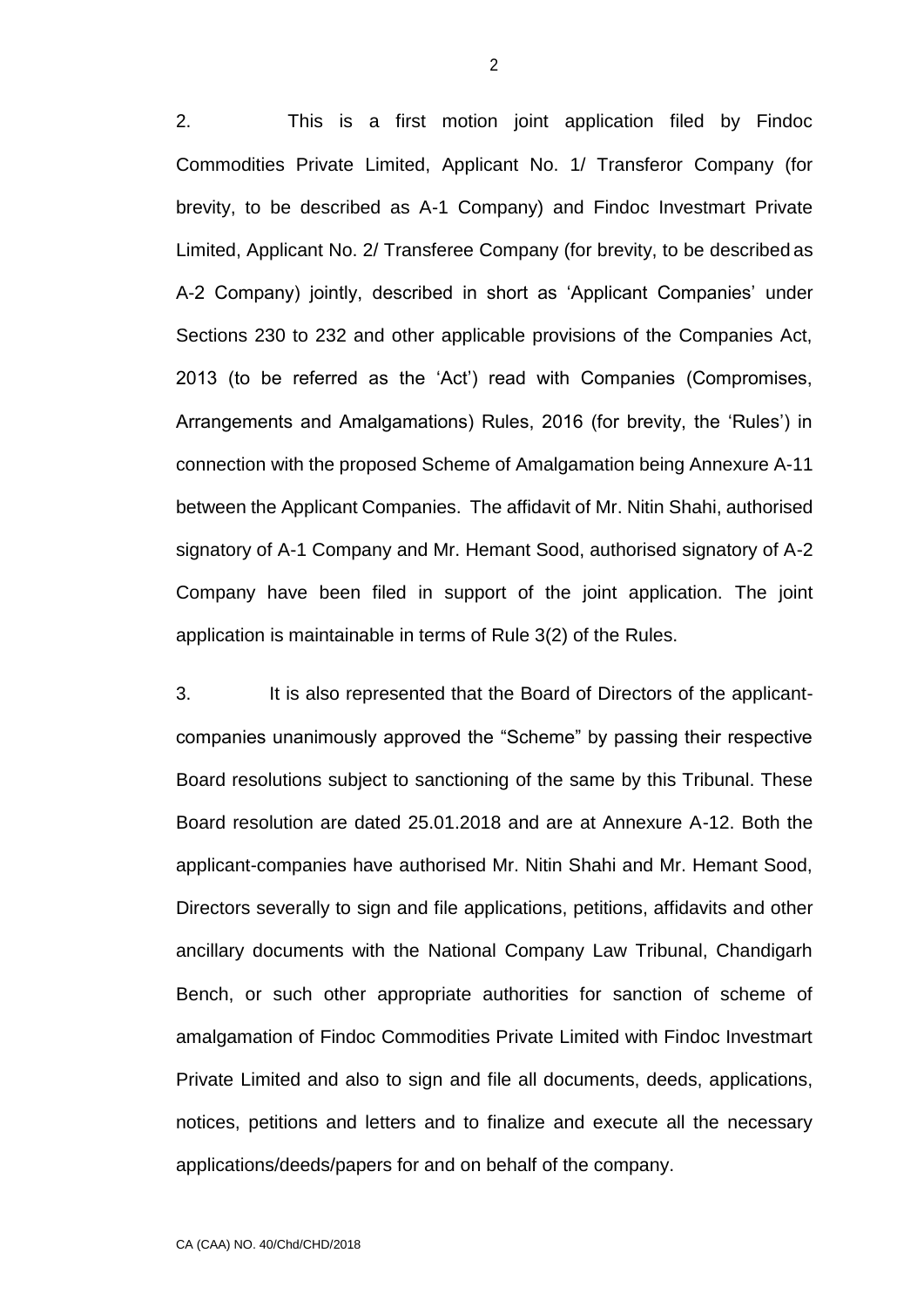4. As per the Memorandum of Association and Articles of Association (Annexure A-2), the main objects of A-1 Company are as follows:-

- " *i) To do the business of commodity (including Commodity derivatives) broking, trading andhedging.*
	- *ii) To carry on business as brokers and traders in all commodities and commodity derivatives, and to act as market makers, finance brokers, underwriters, subunderwriters, providers of service for commodity related activities" etc.*

5. A-1 Company was incorporated on 02.03.2012 as a private limited company with the Registrar of Companies, Punjab and Chandigarh with CIN U74900PB2010PTC036010. The certificate of incorporation is a part of Annexure A-2. The authorized share capital of the A-1 Company as on 31.03.2018 is ₹ 4,90,00,000/- divided into 49,00,000 equity shares of ₹ 10/ each and the issued, subscribed and paid up share capital is ₹ 1,50,00,000/ divided into 15,00,000 equity shares of ₹ 10/-each.

6. As per the Memorandum of Association and Articles of Association (Annexure A-7), the main objects of A-2 Company are as follows:-

> *"i) To carry on the business of financial consultant, Investment Consultant, Technical Consultant, Stock Broker and Commodities Broker, sub- broker and also advice, subscribe and deal with sale, purchase, acquire and hold shares, commodities, stocks, debentures, debentures stock, bonds and other financial gems.*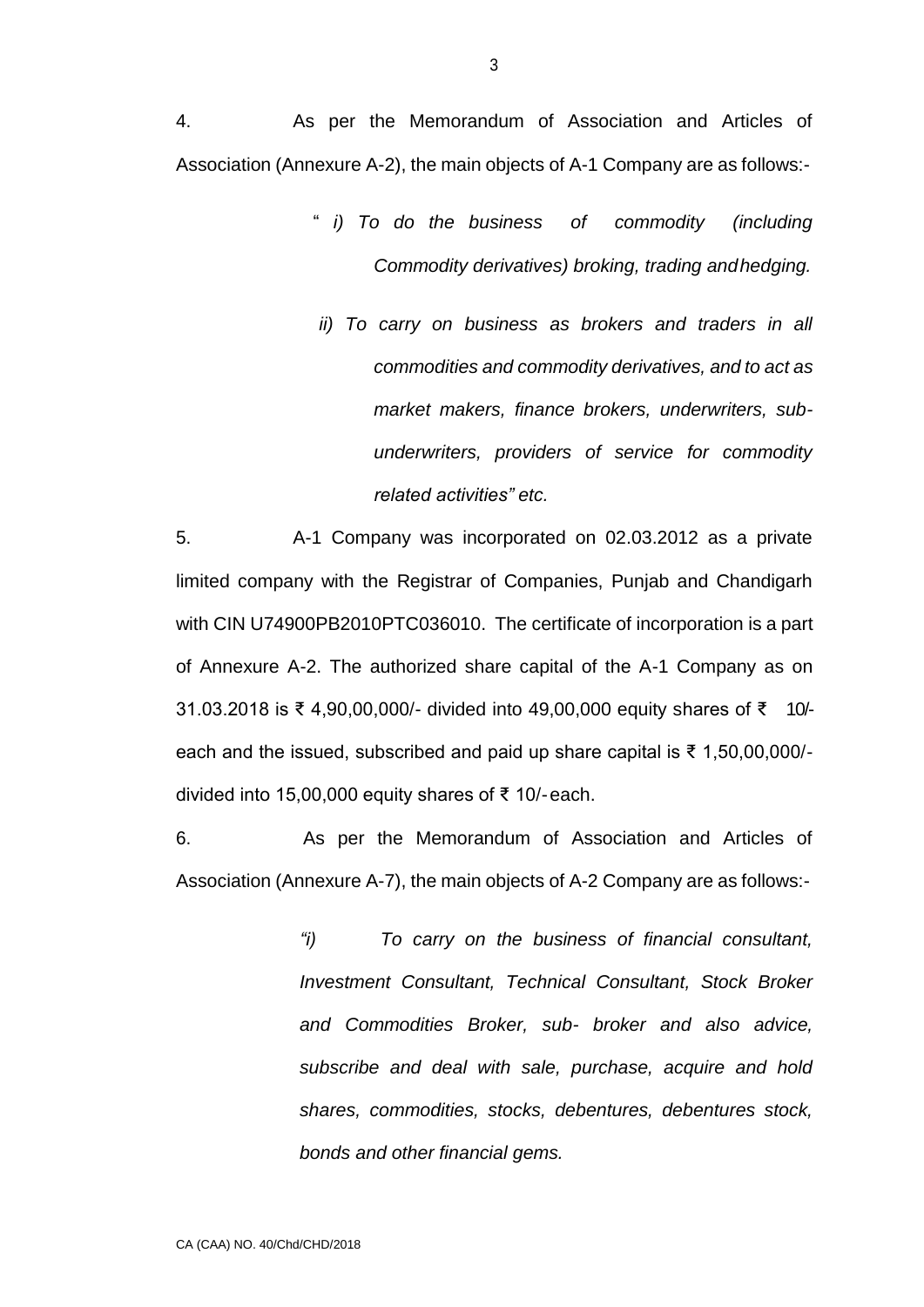*ii) To provide all types of services as depository and participant including custodian, clearing or settlement services in the securities market and also to provide financial services in connection therewith and incidental thereto."*

7. A-2 Company was originally incorporated as private limited company on 24.08.2010 under the Companies Act, 1956 and certificate of incorporation was issued by the Registrar of the Companies, Punjab and Chandigarh. Its CIN is U74992PB2010PTC034212. Its registered office was shifted from the State of Punjab to Chandigarh and a fresh certificate of incorporation was issued by the Assistant Registrar of Companies, Chandigarh.

8. The authorized share capital of the A-2 Company as on 31.03.2018 is ₹ 9,90,00,000/- divided into 99,00,000 equity shares of ₹ 10/ each and the issued, subscribed and paid up share capital is ₹ 9,90,00,000/ divided into 99,00,000 equity shares of ₹ 10/-each.

9. The registered office of Applicant No. 1 company is situated in the State of Punjab and of Applicant No. 2 company, is at Chandigarh. Therefore, the matter falls within the territorial jurisdiction of this Tribunal. It is represented that both the applicant companies are closely held companies and have common management but the shareholders except for one are different.

10. It is stated that the 'Scheme' does not envisage any corporate debt restructuring. The proposed Scheme of Amalgamation will not adversely affect the rights of any of the creditors of the Transferor Company or of the Transferee Company in any manner whatsoever.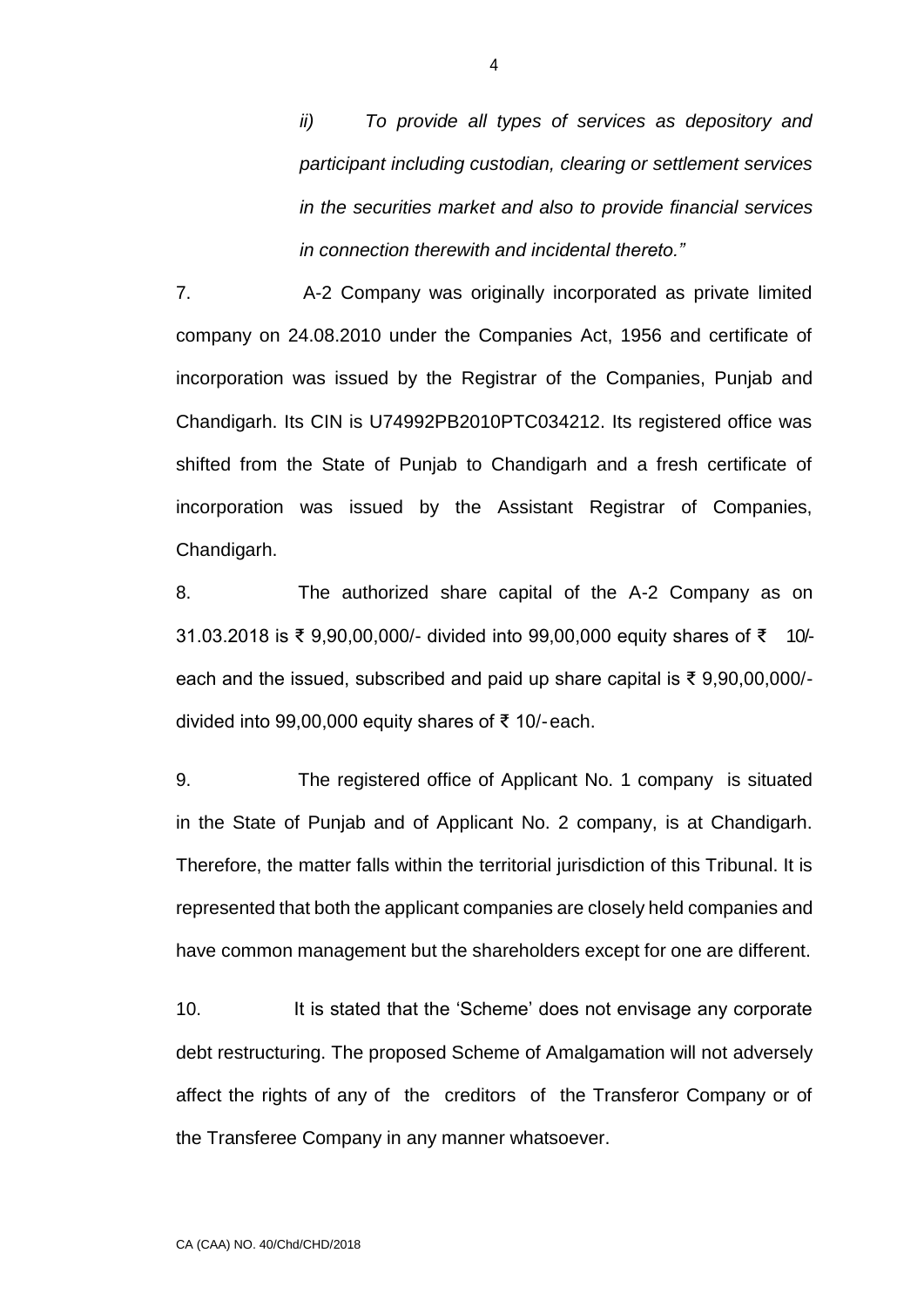11. The joint application has been filed with the prayer to dispense with the requirement of holding meeting of the shareholders of both companies, and those of the secured and unsecured creditors of both the companies, and to permit the filing of second Motion Petition for sanction of the Scheme.

12. It is further stated that on 31.03.2018, A-1 company had two equity shareholders as per list at Annexure A-13 (colly). This list is certified by the firm of Chartered Accountants of the company. Mr. Hemant Sood holds 7,50,000 shares i.e. 50% of the total shareholding and has given his consent by way of affidavit for dispensation of meeting of equity shareholders which is at Pages 279 and 280 of the paper book. Mr. Chander Shekhar, the other shareholder also holds 7,50,000 shares i.e. remaining 50% of the total shareholding. He has given his consent by way of affidavit for dispensation of meeting of equity shareholders which is at page Nos. 281 to 282 of the paper book. Therefore, the meeting of the shareholders of Applicant-I company can be dispensed with.

13. As per the certificate of Rakshit Khosla & Associates, Chartered Accountants (Annexure A-15), there is no secured creditor of the A-1 company as on 31.03.2018. Therefore, there is nothing to convene meeting of the secured creditors.

14. Further as per the certificate of Rakshit Khosla & Associates, Chartered Accountants [ (Annexure A-16 (colly) ], there are 302 (Three hundred two) unsecured creditors of A-1 Transferor Company as on 31.03.2018 amounting to ₹ 12,30,27,602.85. It is stated that three unsecured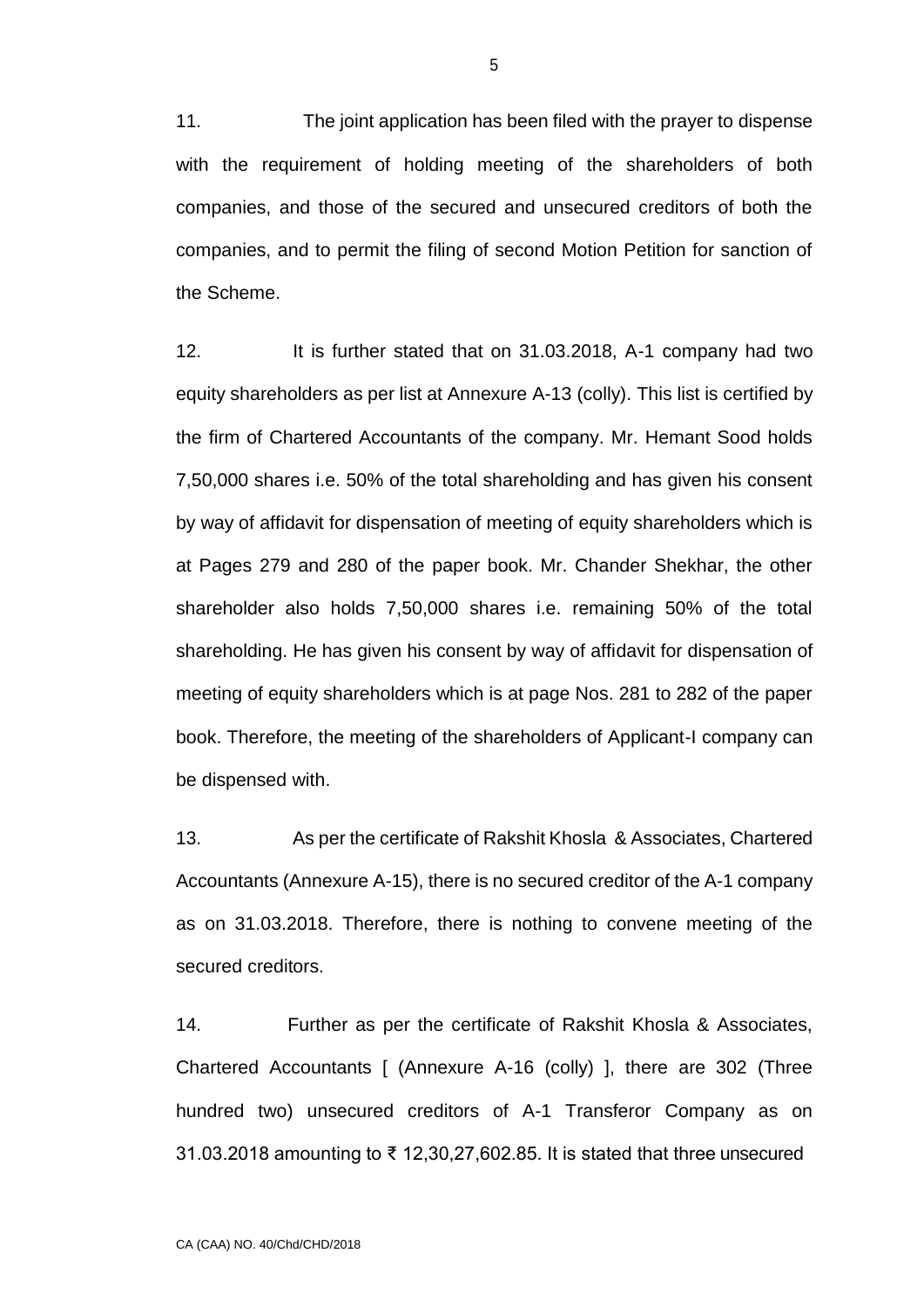creditors holding 90.34% of the total amount of the unsecured credit have given their consent by way of affidavits for the dispensation of the meeting of unsecured creditors which are at Annexure A-17(colly) from pages 303 to 311 which include the resolutions of the companies being the unsecured creditors. M/s. Sirsa Deposits and Advances Limited is the unsecured creditor to the tune of ₹5,77,63,899.71. This unsecured creditor which is a company has passed the resolution dated 26.07.2018 (page No. 305) approving the Scheme, and authorised Mr. Rubal Kapoor, Director to furnish affidavit to this effect. The affidavit of Mr. Rubal Kapoor is at Page-303 of the paper book stating that this company has no objection to the sanction of the Scheme and for dispensation of the meeting of the unsecured creditor**.**

15. M/s. Shalimar Zubrabiz Pvt. Ltd. is the unsecured creditor to the tune of ₹ 4,38,76,866.73. This company has also approved the Scheme by passing resolution dated 29.05.2018 (Page-308) and authorised Mr. Hatinder Kumar, Director to furnish the affidavit. Mr. Hatinder Kumar, Director has furnished affidavit ( Page-306) stating that the company has no objection to the proposed Scheme.

16. The third major unsecured creditor is M/s. Newtrax Investments Pvt. Ltd. with unsecured credit of ₹95,10,390.58. This company has passed resolution dated 29.05.2018 (page-311) giving approval and consent to the proposed Scheme, and authorised Mr. Amit Arora, Director to furnish the affidavit of no objection. The affidavit giving no objection furnished by Mr. Amit Arora is at page-309 of the paper book. In view of the above, the meeting of the unsecured creditors of Applicant-1 company can be dispensed with.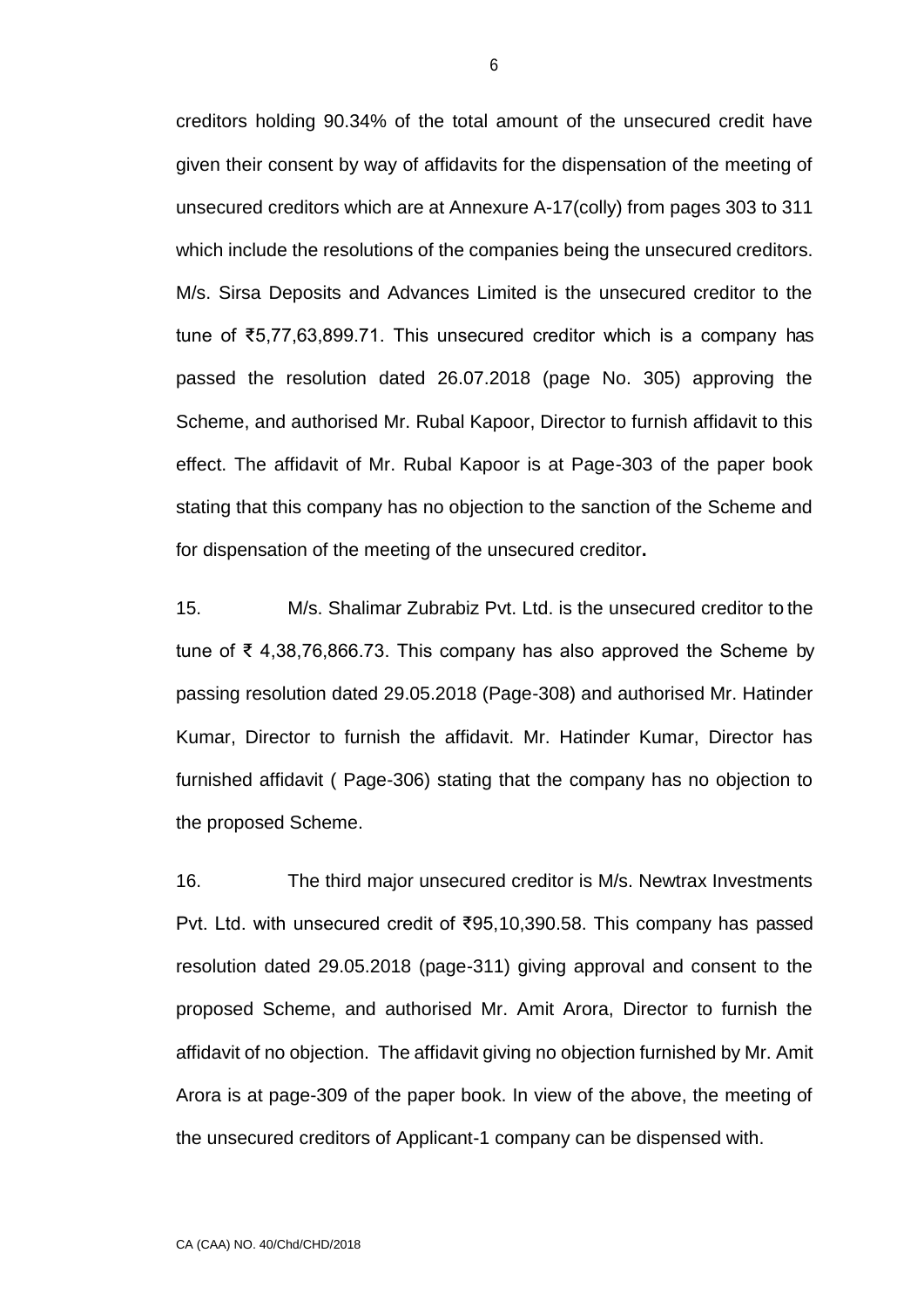17. As per certificate of firm of Chartered Accountants of A-2 Company (Annexure A-18), there are three shareholders of the company. The list of shareholders is at page-313 of the paper book. Out of the three shareholders, two are the individuals and third shareholder is a private limited company. The affidavits of individual shareholders, namely, Hemant Sood and that of Ms. Sonia Aggarwal are at pages-314 and 316 of the paper book. They have given their approval to the Scheme and dispensation of meeting of the shareholders. The third shareholder **M/s. Findoc Capital Mart Pvt. Ltd.**  has passed resolution dated 29.05.2018 (page-320) giving approval and consent to the Scheme, and authorized Mr. Hatinder Kumar, Director to furnish the requisite affidavit . Mr. Hatinder Kumar has given his affidavit at page-318 of the paper book giving approval to the Scheme and no objection if the meeting of the shareholders is dispensed with. In view of the 100% consent, the meeting of shareholders of Applicant-2 company can be dispensed with.

18. As per the certificate issued by Sukhminder Singh & Company, Chartered Accountants of Applicant-2 company, there are five secured creditors of the company of the value of ₹ 20,24,24,769/-. The consent letters and no objection certificates from all the banks have been obtained by the company in order to make the submission that the meetings of the secured creditors may also be dispensed with. There is, however, affidavit of Mr. Haren Devidas Parekh, the Chief Finance Officer of HDB Financial Services Limited giving no objection but the authority letter with this affidavit on behalf of the bank to furnish no objection, has not been attached. Sub-section (9) of Section 230 of the Act says that the Tribunal may dispense with calling of meetings of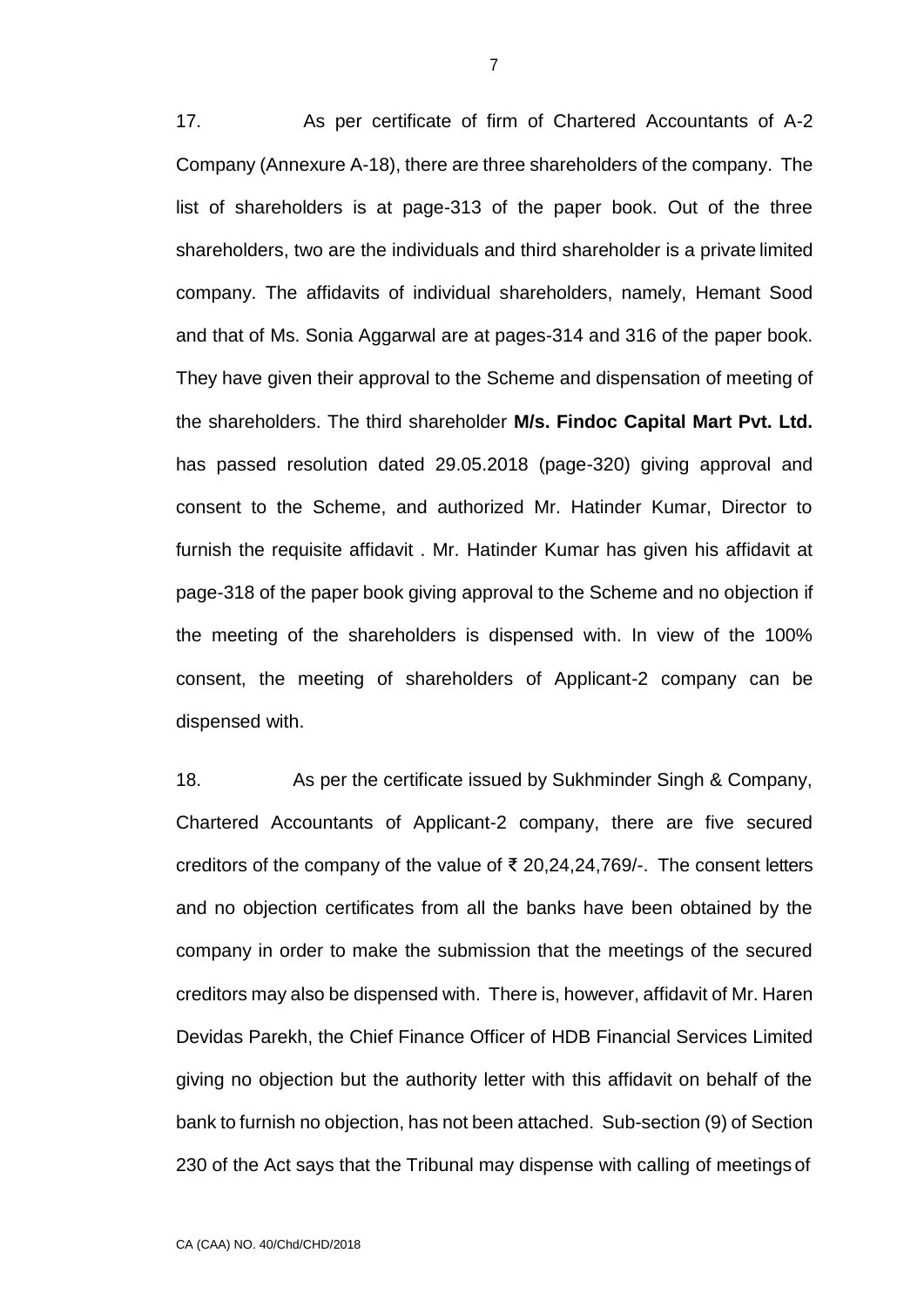creditor or class of creditors where such creditor or class of creditors having at least 90% value, agree and confirm by way of affidavit to the Scheme of compromise or arrangement. The compliance of furnishing of affidavits of the creditors for dispensing with the meeting supported with the appropriate authority from the creditors has not been made. The learned counsel for the applicants has ultimately made the prayer that meeting of the secured creditors of Applicant-2 company may be called and convened.

19. As per the certificate of Chartered Accounts of Applicant-2 company (Annexure A-22), the Applicant-2 company has 1277 unsecured creditors of the total value of ₹ 24,23,41,519/- , out of which 52 unsecured creditors valuing 90.15% of unsecured debt have given consents to the Scheme. The affidavits in respect of the companies which are unsecured creditors are supported by their respective Board Resolutions, with regard to dispensation of the meeting of unsecured creditors. It is represented by the learned counsel for the applicants that the affidavits of the creditors who are individuals and those of companies supported also with the Board resolutions of the creditors are from page-409 to page 520 of the paper book. Therefore, the meeting of the unsecured creditors of Applicant-2 company can be dispensed with.

20. We have heard the learned counsel for the Applicant Companies and perused the record carefully.

21. The benefits of the Scheme *inter alia will* be as under:-

"a) *The amalgamation/merger will enable the companies to pool their resources. The proposed amalgamation will result in*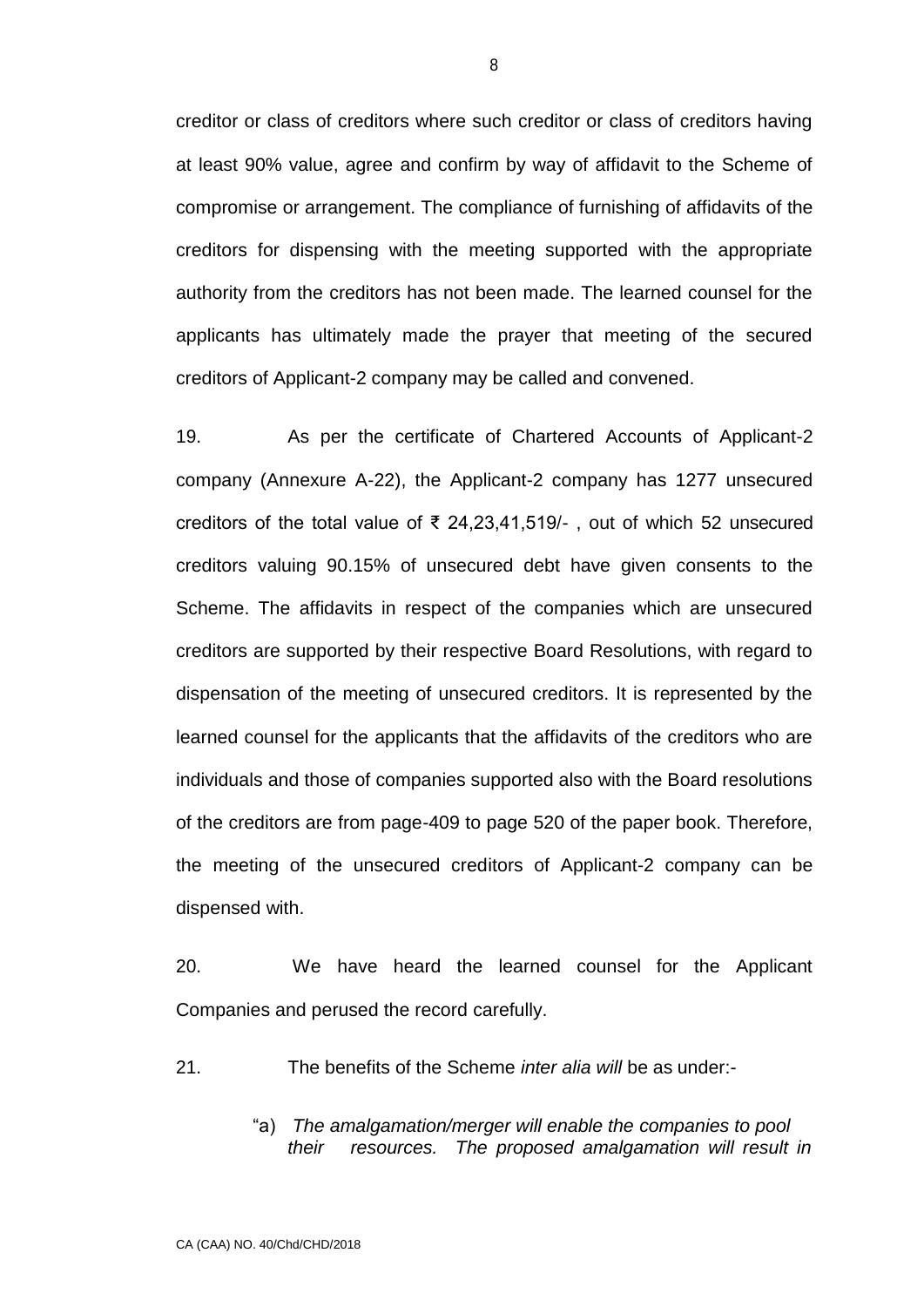*consolidation of the business of the Transferor Company with the business of the Transferee Company;*

- *b) The amalgamated entity will provide strategic and competitive advantage due to its increased size and integration of the businesses and will enable better integration of the businesses and will enable better prospects for the business of the Companies;*
- *c) The amalgamation will result in economies of scale;*
- *d) The amalgamation/merger will provide the companies with the resources to invest in Transferee Company and provide long term profitable growth to the shareholders. With the increase in competition and squeezing margins, more investment will be needed in the transferee company.*
- *e) The amalgamated/merged company will have better financial and business prospects. The Scheme shall be beneficial and will be in public interest, as it will immediately provide strength to the Transferee Company on its merger with the Transferor Company.*
- *f) It would be advantageous to combine the activities of the Companies involved in the amalgamation/merger into a single Company. The amalgamation would provide synergistic linkages, besides reduction in costs by combining the total business functions and the related activities and thus contribute to the profitability of the amalgamated Company.*
- *g) A larger growing company will mean enhanced financial and growth prospects for the people and organization connected with the Company and will be in public interest.*
- *h) It will be conducive for better and more efficient and economical control and business and financial conduct of the Companies."*

22. The learned counsel for the applicant companies further submitted that the Share Exchange Ratio under the 'Scheme' has been determined in accordance with the Report on Valuation of Shares & Share Exchange Ratio dated 05.03.2018 of M/s Sukhminder Singh & Co, Chartered Accountants and the same has been annexed at Annexure A-26. Based upon the above valuation report, the share swap ratio is as follows:-

## **"2 (two) equity shares of Findoc Investmart Private**

#### **Limited of face value of ₹ 10/- each fully paid up for**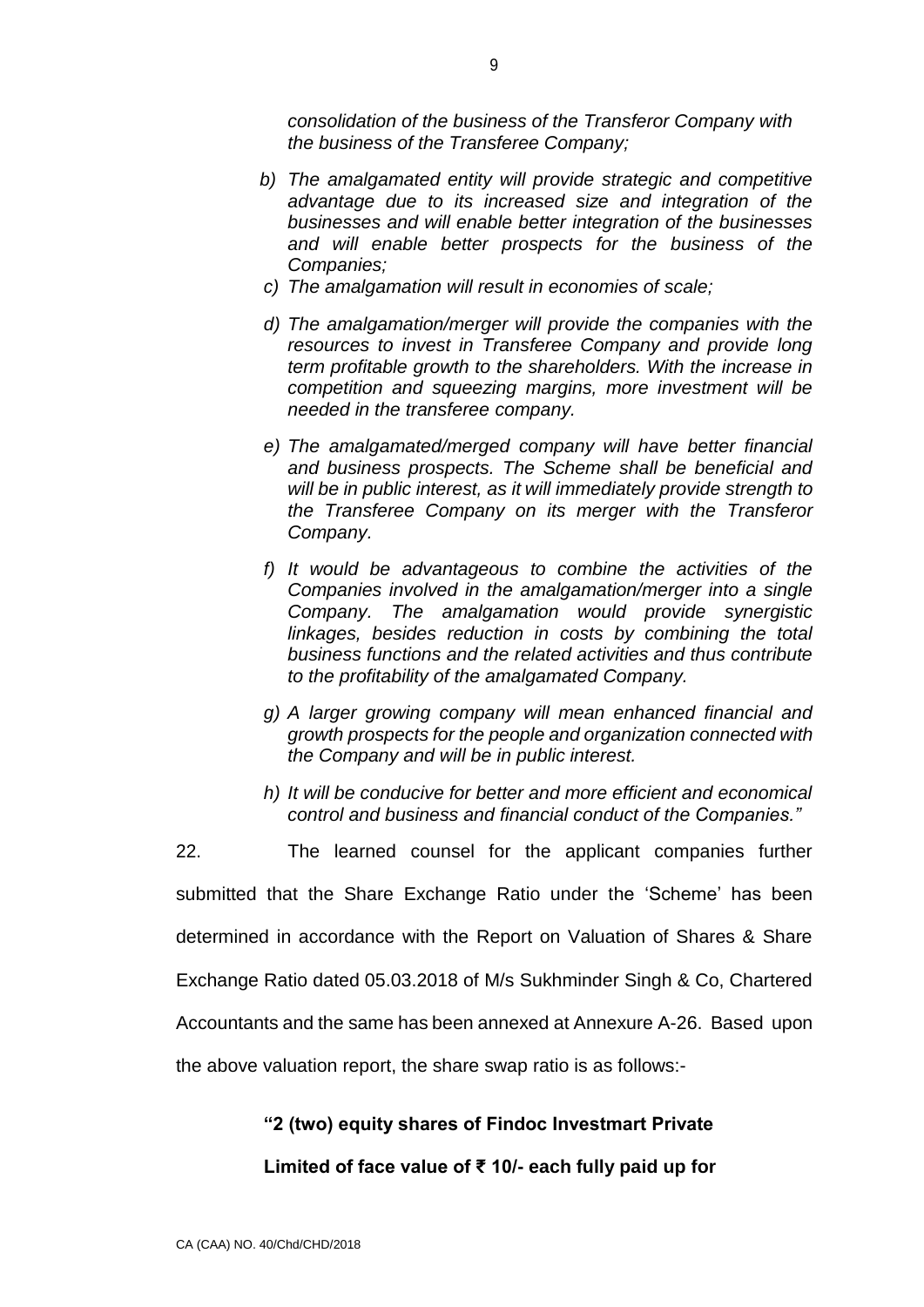# **every 1 (one) equity shares of Findoc Commodities Private Limited of ₹ 10/- each fully paid up."**

23. The audited Financial Statements of A-1 and A-2 Company for the year ending 31.03.2018 have been annexed as A-4 and A-9, respectively.

24. The Scheme (Annexure A-11) also deals with and takes care of the interest of staff, workmen and employees of transferor-company by virtue of Para 10 of the Scheme which is as under:-

> "On the Scheme becoming effective, all staff, workmen and employees of the Transferor Company in service on the effective date shall be deemed to have become staff, workmen and employees of the Transferee Company with effect from the appointed date without any break in their service and on the basis of continuity of service and the terms and conditions of their employment with the Transferee Company shall not be less favourable than those applicable to them prior to the appointeddate" etc.

25. It is also stated in the Scheme in para 11 that all legal proceedings of whatsoever nature by or against the Transferor Company pending at the Appointed Date and or arising after the Appointed date till the effective date shall be continued and enforced by or against the Transferee-Company in the manner and to the same extent as would or might have been continued and enforced by or against the Transferor Company as and from the Effective date etc.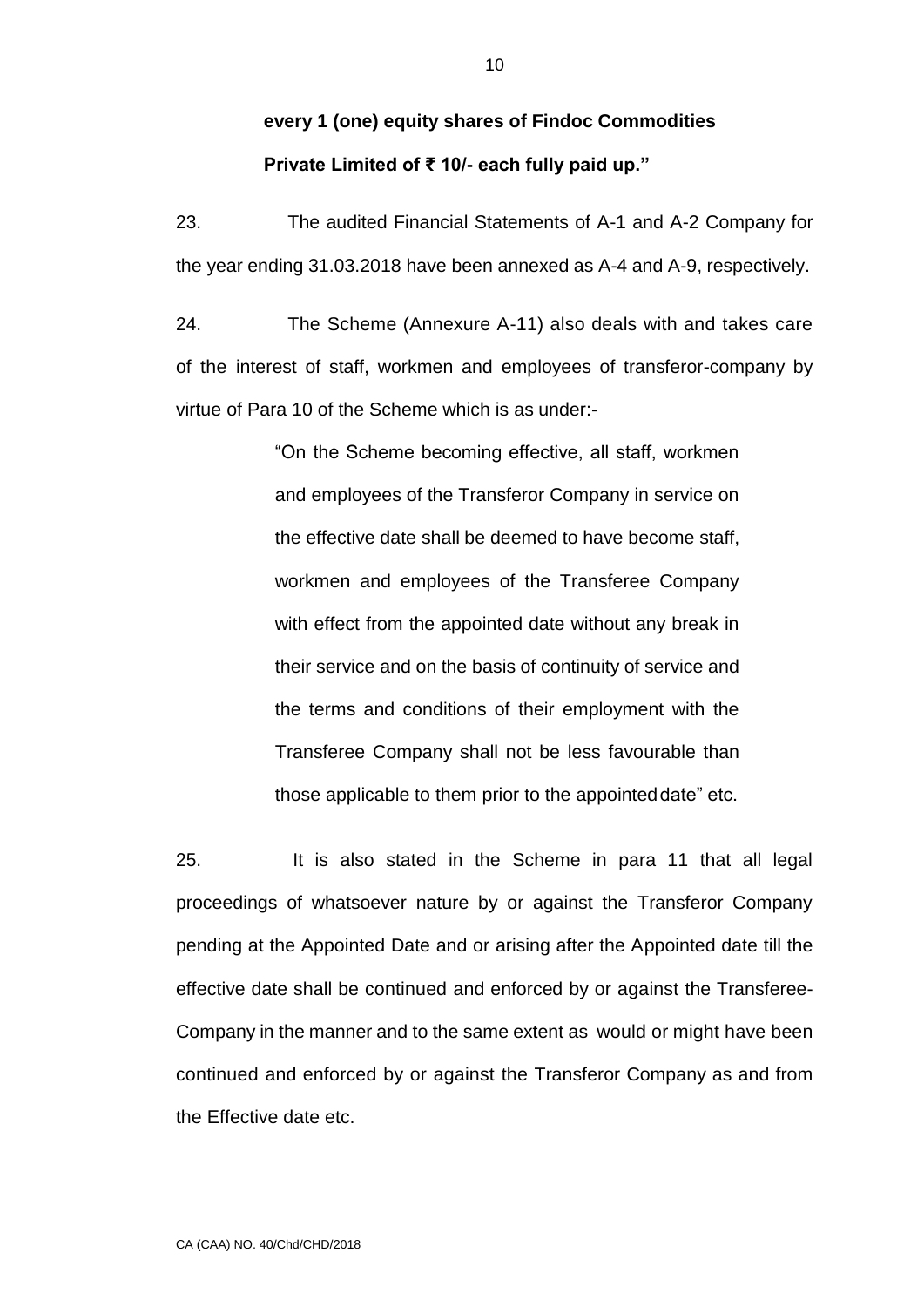26. It is also submitted by the learned counsel for the applicant companies that that no proceedings under Sections 235 to 251 of the Companies Act, 1956 and/or under Section 206 to 229 of of the Companies Act, 2013 are pending or instituted against the Transferor Company and the Transferee Company.

27. It is further represented that certificates of the Statutory Auditors of Applicant Companies have been filed at Annexure A-25 respectively stating therein that the accounting treatment proposed in the Scheme is in accordance with requirements of Section 133 of the Act.

28. The 'Scheme' envisages that with effect from the Appointed Date i.e. 01.04.2017, A-1 Company shall merge in the A-2 Company and all the assets and liabilities of A-1 Company shall also be transferred to and vested in and assumed by A-2 Company. The 'Scheme' thus states that it shall be affective from the Appointed Date but shall be operative from the Effective Date as defined in the 'Scheme'.

29. When the matter was listed on 27.11.2018, the learnedcounsel for the applicant companies sought time to file affidavit with regard to the Sectoral Regulators by which the applicant companies are governed other than the statutory authorities. In compliance, therefore, the affidavits of the authorized representatives of the applicant Companies were filed vide Diary No. 5126 dated 24.12.2018 stating therein that apart from statutory authorities, the Transferor Company being registered with SEBI as Stock Broker and, therefore, notice is to be sent to SEBI. Also, the Transferee Company is registered with SEBI as Stock Brokers and depository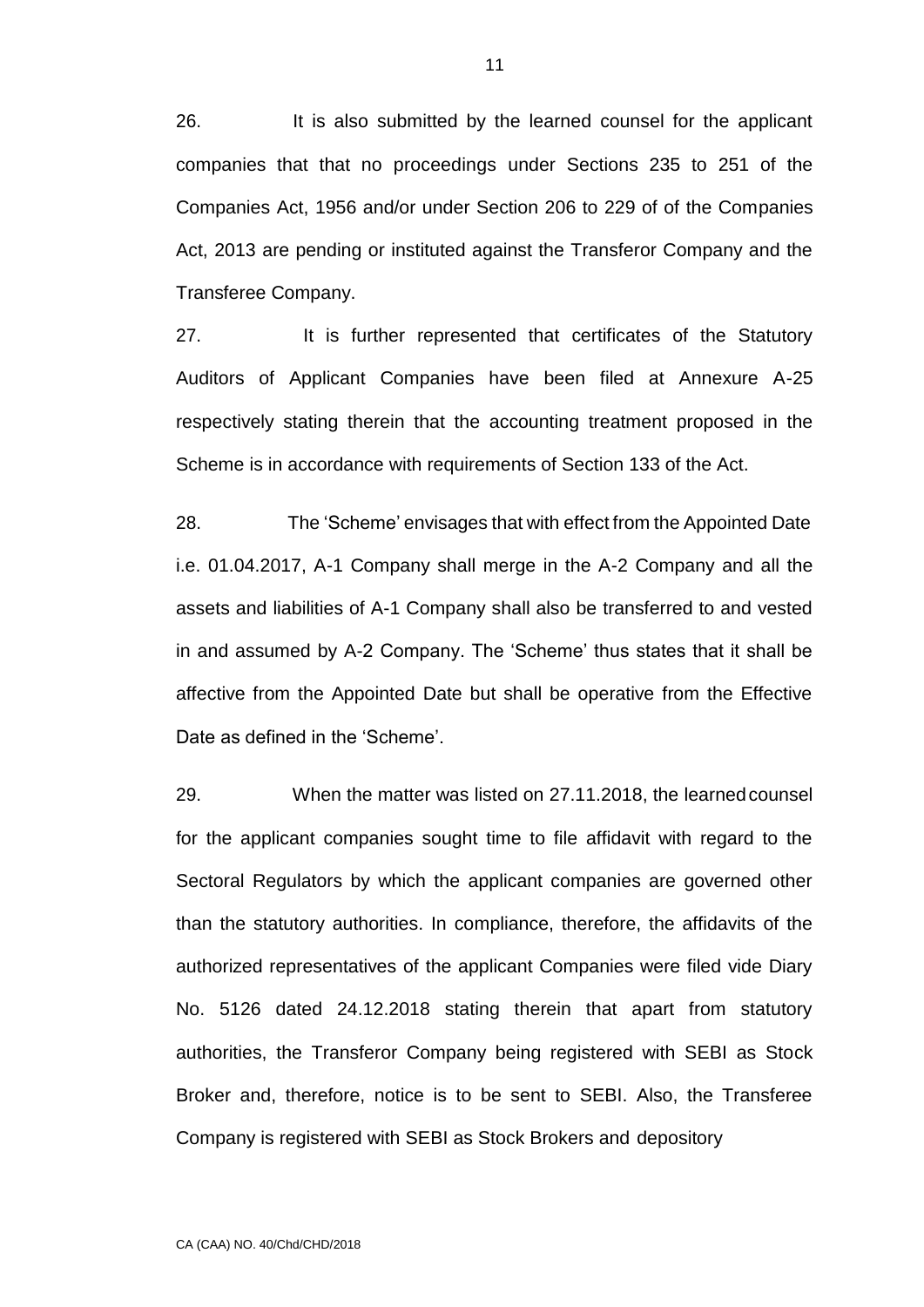participants. Therefore, notice to the SEBI is also required to be served upon while fixing the meetings.

30. In view of the above, following directions are issued with respect to calling, convening and holding of meetings of the shareholders, secured and unsecured creditors or dispensing with the same as well as issue of notices including by way of paper publication:-

## **A. In relation to Applicant-1/ Transferor Company:**

(i) The meeting of the equity shareholders is dispensed with as there is consent by way of affidavits of all the equity shareholders;

(ii) There are no secured creditors and therefore, there is nothing to call and convene their meeting.

(iii) The meeting of the unsecured creditors is dispensedwith as there is consent by way of affidavits of the requisite percentage of unsecured creditors;

#### **B. In relation to Applicant-2/ Transferee Company:**

(i) The meeting of the equity shareholders is dispensed with as there is consent by way of affidavits of all the equity shareholders;

(ii) The meeting of the secured creditors be convened on 09.03.2019 at 4<sup>th</sup> Floor, Kartar Bhawan, Near PAU Gate No. 1, Ferozepur Road, Ludhiana (Punjab)-141001 at 11 AM, subject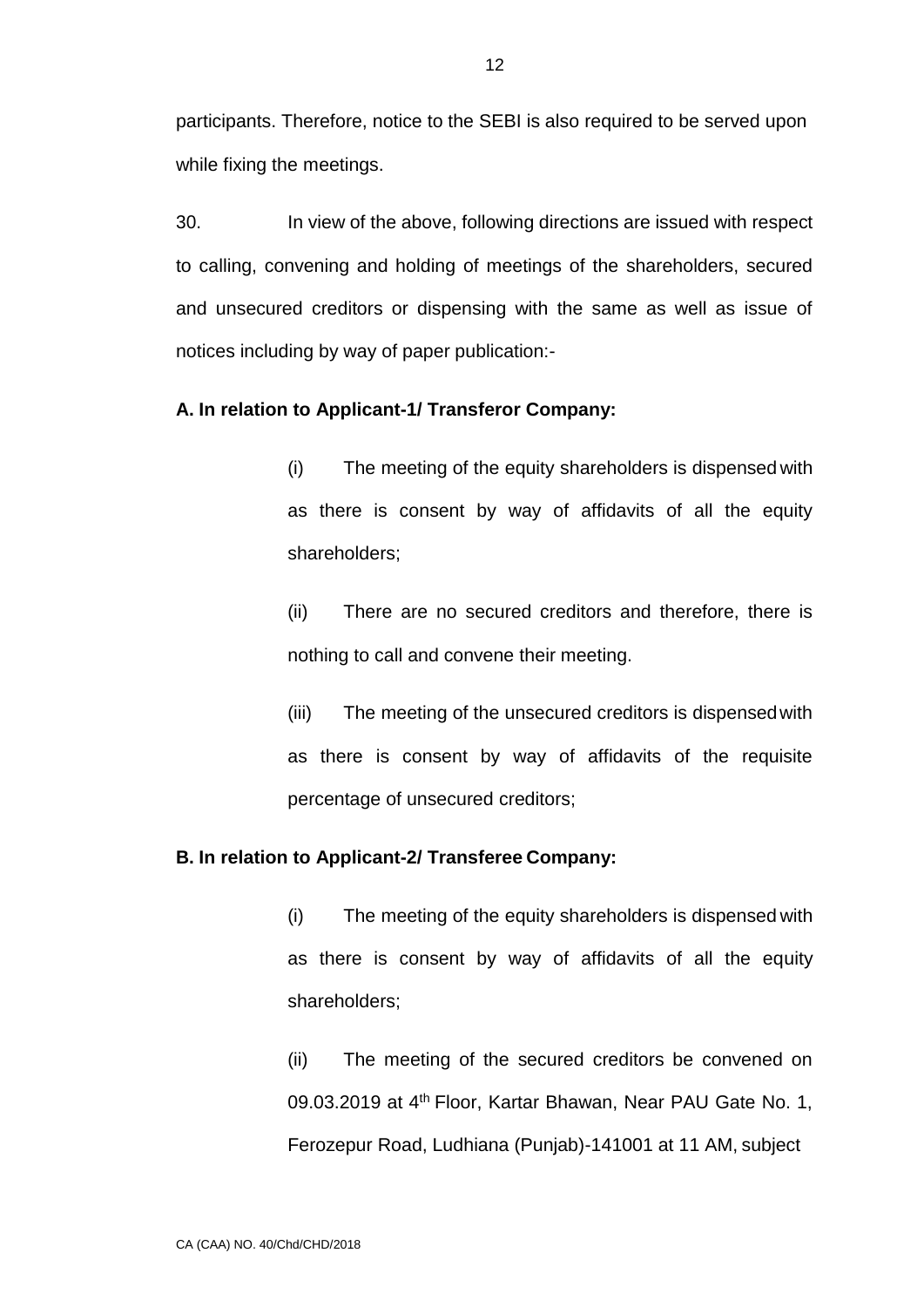to notice of meeting being issued. The quorum of the meeting shall be four in number or 50% in value of the secured debt;

(iii) The Meeting of unsecured creditors is dispensed with as there is consent by way of affidavits of the requisite percentage of unsecured creditors;

C. In case the required quorum as noted above for the meeting is not present at the commencement of the meeting, the meeting shall be adjourned by 30 minutes and thereafter the persons present and voting shall be deemed to constitute the quorum. For the purposes of completing the quorum the valid proxies shall also be considered, if the proxy in the prescribed form, duly signed by the persons entitled to attend and vote at the meeting, is filed with the registered office of the Transferee Company at least 48 hours before the meeting. The Chairperson and the Alternate Chairperson appointed herein along with Scrutinizer shall ensure that the proxy register is properly maintained.

D. Mr. Justice Arvind Kumar (Retd.), Kothi No. 275, Sector 17, Panchkula, Moble No. 9888807564 is appointed as the Chairperson for the meeting to be called under this order. An amount of ₹ 1,50,000/- (Rupees one lac fifty thousand only) be paid to him for his services as the Chairperson.

E Mr. Aditya Jain, Advocate, H. No. 133, Sector 35-A, Chabndigarh, Mobile No. 9779288882 is appointed as the Alternative Chairperson for the meeting to be called under this order. An amount of ₹ 80,000/-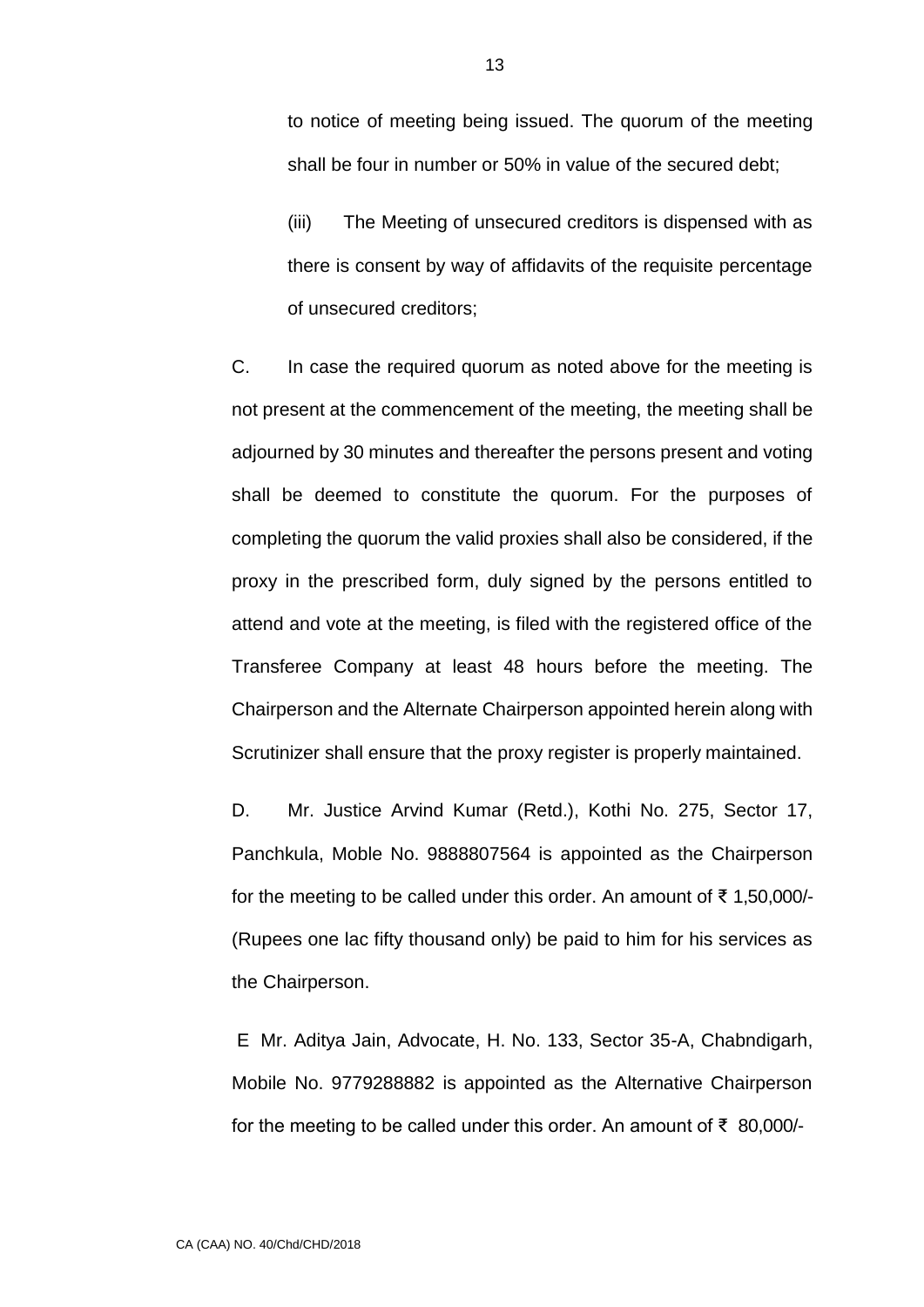(Rupees eighty thousand only) be paid to him for his services as the Alternative Chairperson.

F. CS . B.B. Gupta, Flat No. 404, GH-14, Mansa Devi Complex, Sector 5, Panchkkula-134114, Mobile No. 9815489490 is appointedas the Scrutinizer for the above meeting to be called under this order. An amount of ₹ 70,000/- (Rupees seventy thousand only) be paid to him for his services as the Scrutinizer.

G. The fee of the Chairperson, Alternative Chairperson and Scrutinizer along with travelling expenses and other out of pocket expenses for them shall be borne by the Transferee Company.

H. It is further directed that individual notice of the said meeting shall be sent by the Transferee Company through registered post or speed post or through courier or e-mail, 30 days in advance before the schedule date of meeting, indicating the day, date, the place and time as aforesaid, together with a copy of the Scheme, copy of explanatory statement with Valuation Report along with the proxy forms and any other documents as may be prescribed under the Act shall also be duly sent with the notice.

I. It is further directed that along with the notices, Transferee Company shall also send, statement explaining the effect of the scheme on the creditors, key managerial personnel, promoters and nonpromotor members etc. along with effect of the arrangement for amalgamation on any material interests of the Directors of the Company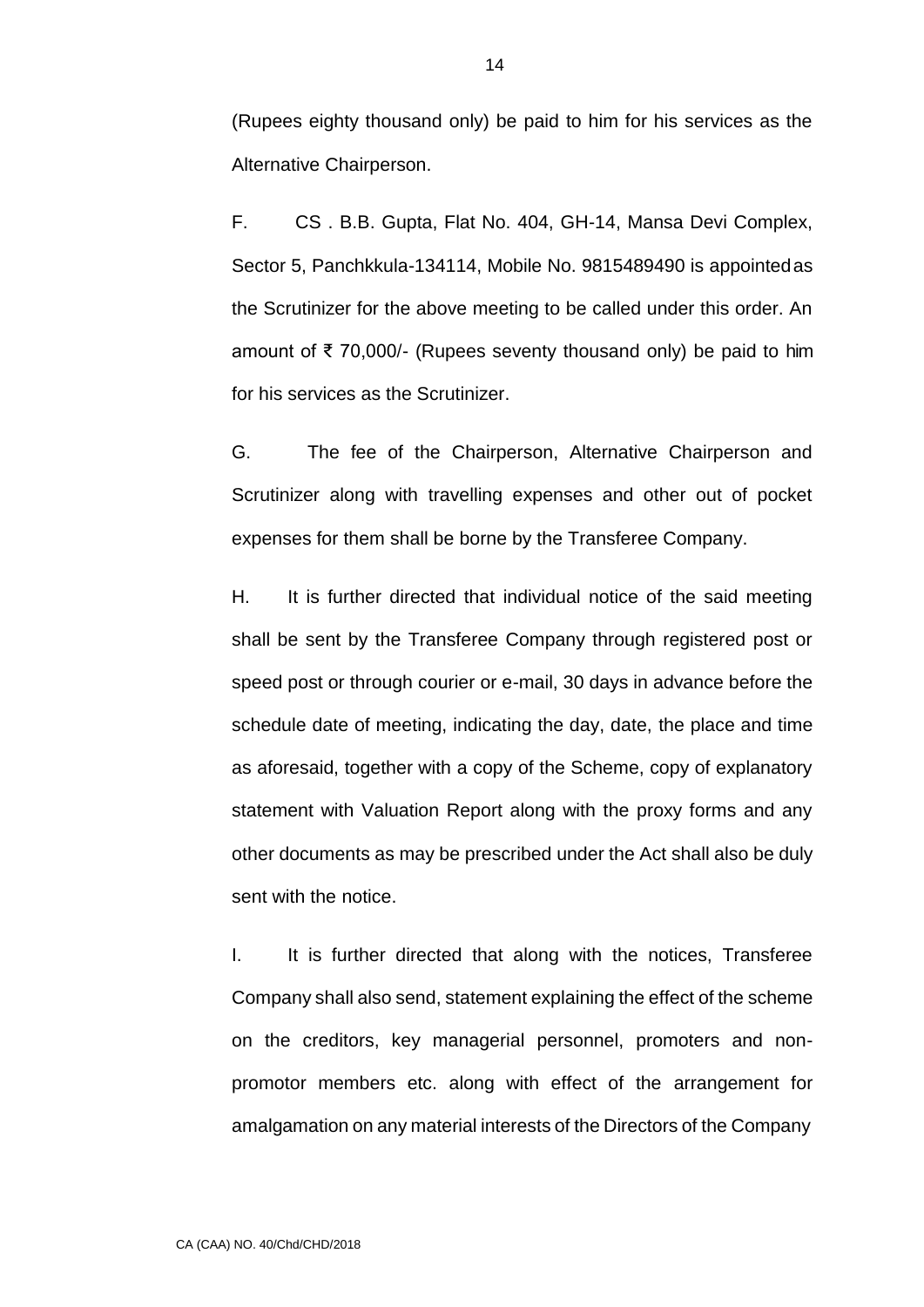or the debenture trustees, if any, as provided under sub-section 3 of Section 230 of the Act.

J. It is also directed that the provisional financial statements of both the companies as on 30.09.2018 be also circulated for the aforesaid meeting in terms of Section 230 (2) (e) of the Act apart from other requirements of Section 230 (2) of the Act.

K. That the Transferee Company shall publish advertisement with a gap of at least 30 clear days before the aforesaid meeting, indicating the day, date and place and the time of meeting as aforesaid, to be published in the "Financial Express" (English) Chandigarh Edition; "Jansatta" (Hindi) Chandigarh Edition and Jagbani (Punjabi) Punjab Edition. It be stated in the advertisement that the copies of "Scheme", the Explanatory Statement required to be published pursuant to Section 230 to 232 of the Act and the form of proxy shall be provided free of charge at the registered office of the Transferee Company. The Transferee Company shall also publish the notice on its website, if any.

L. It shall be the responsibility of the Transferee Company to ensure that the notices are sent under the signature and supervision of the authorized representative of the company on the basis of Board resolutions and that they shall file their affidavits in the Tribunal at least ten days before the date fixed for the meeting.

M. Voting shall be allowed on the "Scheme" in person or by proxy or through electronic means or by postal ballot as may be applicable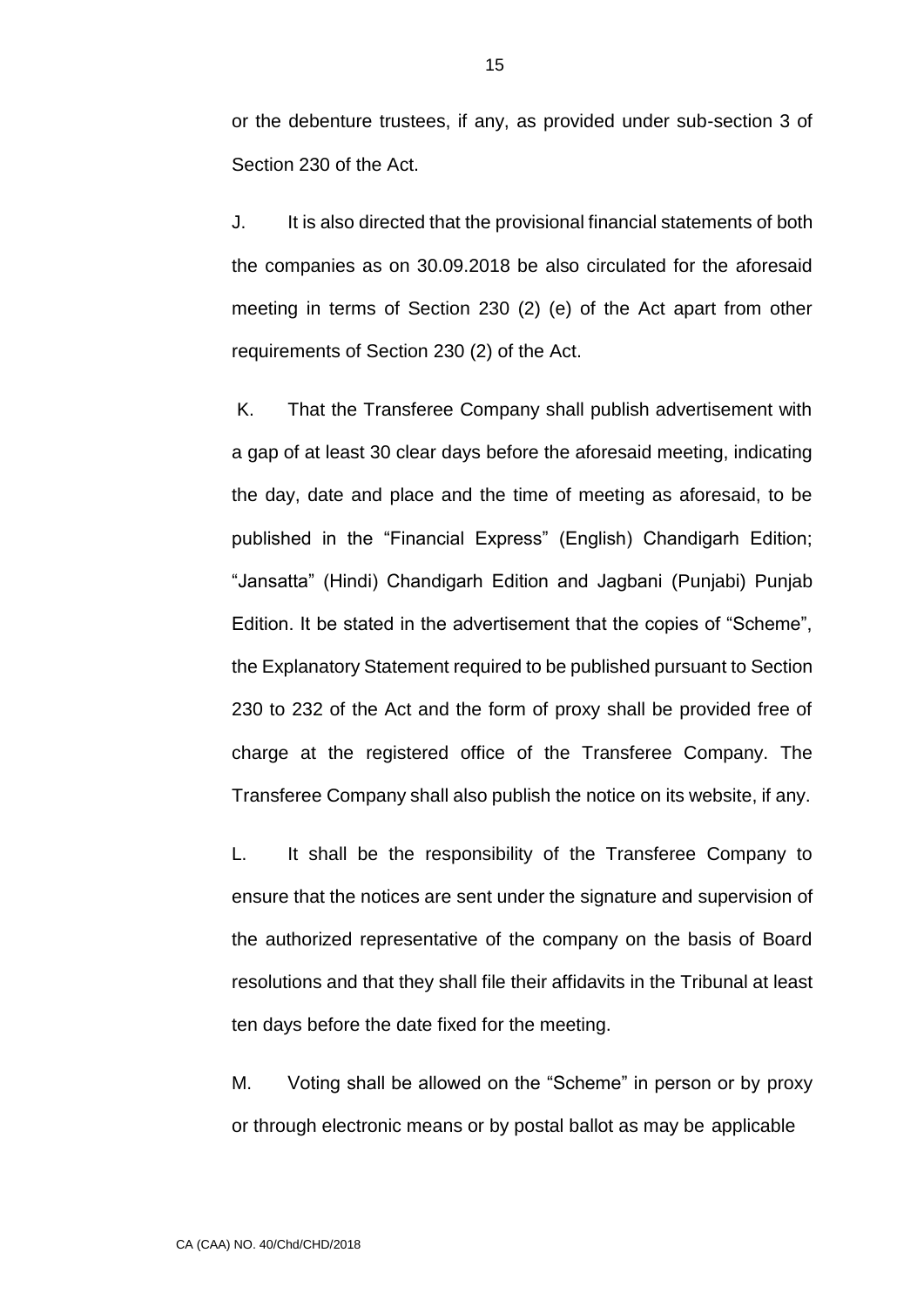to the Applicant/ Transferee Company under the Act and the Rules framed thereunder.

N. The Chairperson shall be responsible to report the result of the meeting to the Tribunal in Form No. CAA-4, as per Rule 14 of the Companies (Compromises, Arrangements and Amalgamations) Rules, 2016 within 7 (seven) days of the conclusion of the meeting. He would be fully assisted by the authorized representative/Company Secretary of the Transferee Company and the Scrutinizer, who will assist the Hon'ble Chairperson and Alternate Chairperson in preparing and finalizing the report.

O. The Transferee Company shall individually and in compliance of subsection (5) of Section 230 of the Act and Rule 8 of Companies (Compromises, Arrangements and Amalgamations) Rules, 2016 send notices in Form No. CAA-3 along with copy of the Scheme, Explanatory Statement and the disclosures mentioned in Rule 6 of the "Rules" to (i) Central Government through the Regional Director (Northern Region), Ministry of Corporate Affairs, New Delhi (ii) Registrar of Companies, Punjab and Chandigarh at Chandigarh (iii) Official Liquidator; (iv) Income Tax Department through the Nodal Officer – Principal Commissioner of Income Tax, NWR, Aayakar Bhawan, Sector 17-E, Chandigarh by mentioning the PAN number of the Applicant Companies; (V) SEBI and such other Sectoral Regulator(s) governing the business of the Transferee Company, if any, stating that representation, if any, to be made by them shall be sent to the Tribunal within a period of 30 days from the date of receipt of such notice and